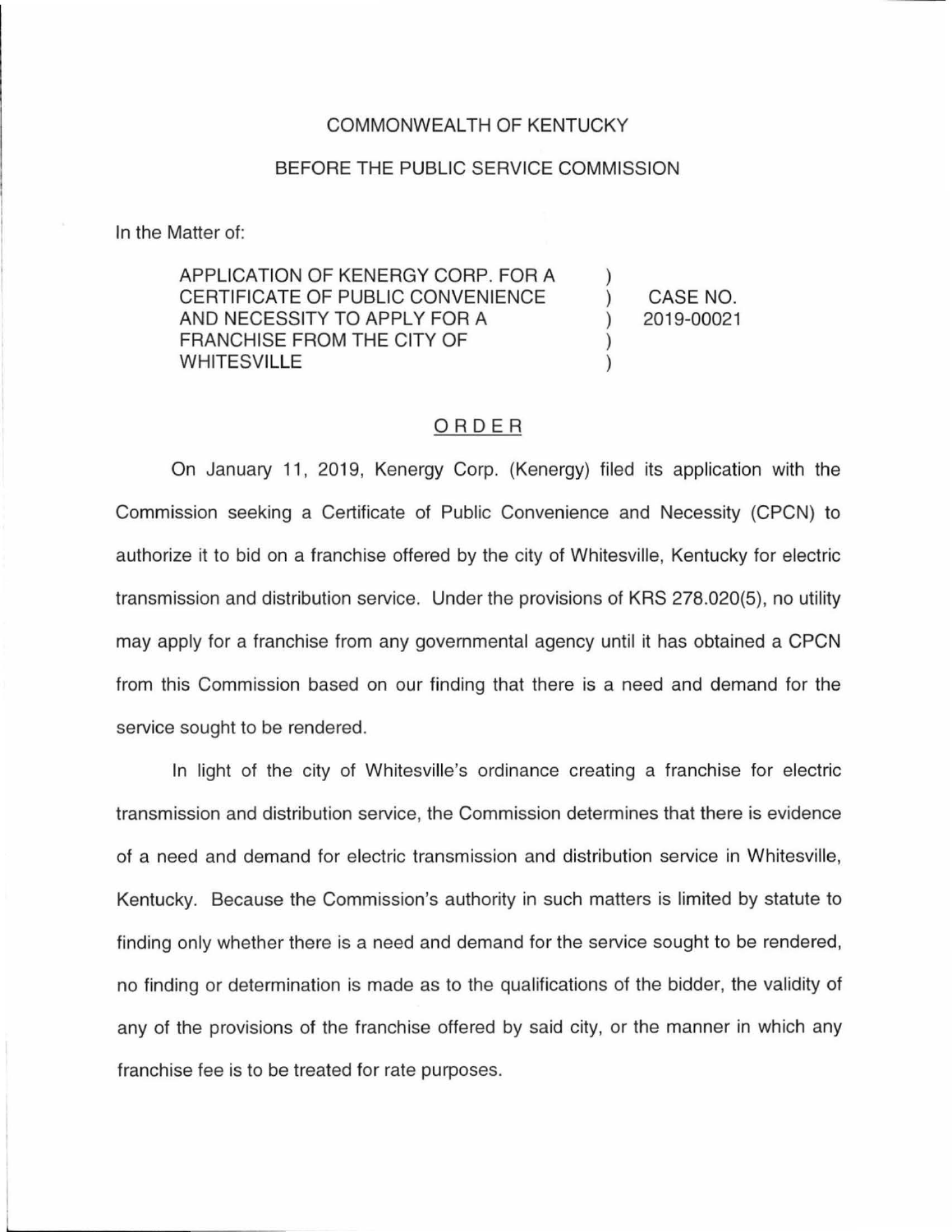IT IS THEREFORE ORDERED that:

1. Kenergy is granted a CPCN that authorizes it to bid on a franchise offered by the city of Whitesville, Kentucky for electric transmission and distribution service.

2. If Kenergy is not the successful bidder on the franchise, Kenergy shall, within ten days of the award of the franchise at issue, file with the Commission a written notice stating that Kenergy was not the successful bidder.

3. If Kenergy is the successful bidder on the franchise, Kenergy shall, within ten days of the award of the franchise, file with the Commission a copy of the executed franchise agreement and a statement disclosing the amount of the initial franchise fee.

4. If Kenergy is the successful bidder for the franchise, Kenergy shall, within ten days of an increase or decrease in the amount of the initial franchise fee set forth in the franchise agreement, file with the Commission documentation setting forth the revised fee.

5. Any documents filed pursuant to ordering paragraphs 2, 3, or 4 of this Order shall reference the number of this case and shall be electronically submitted via the Commission's electronic Tariff Filing System.

6. This Order shall not be construed as granting a CPCN to construct utility facilities in Whitesville, Kentucky.

7. This case is closed and removed from the Commission's docket.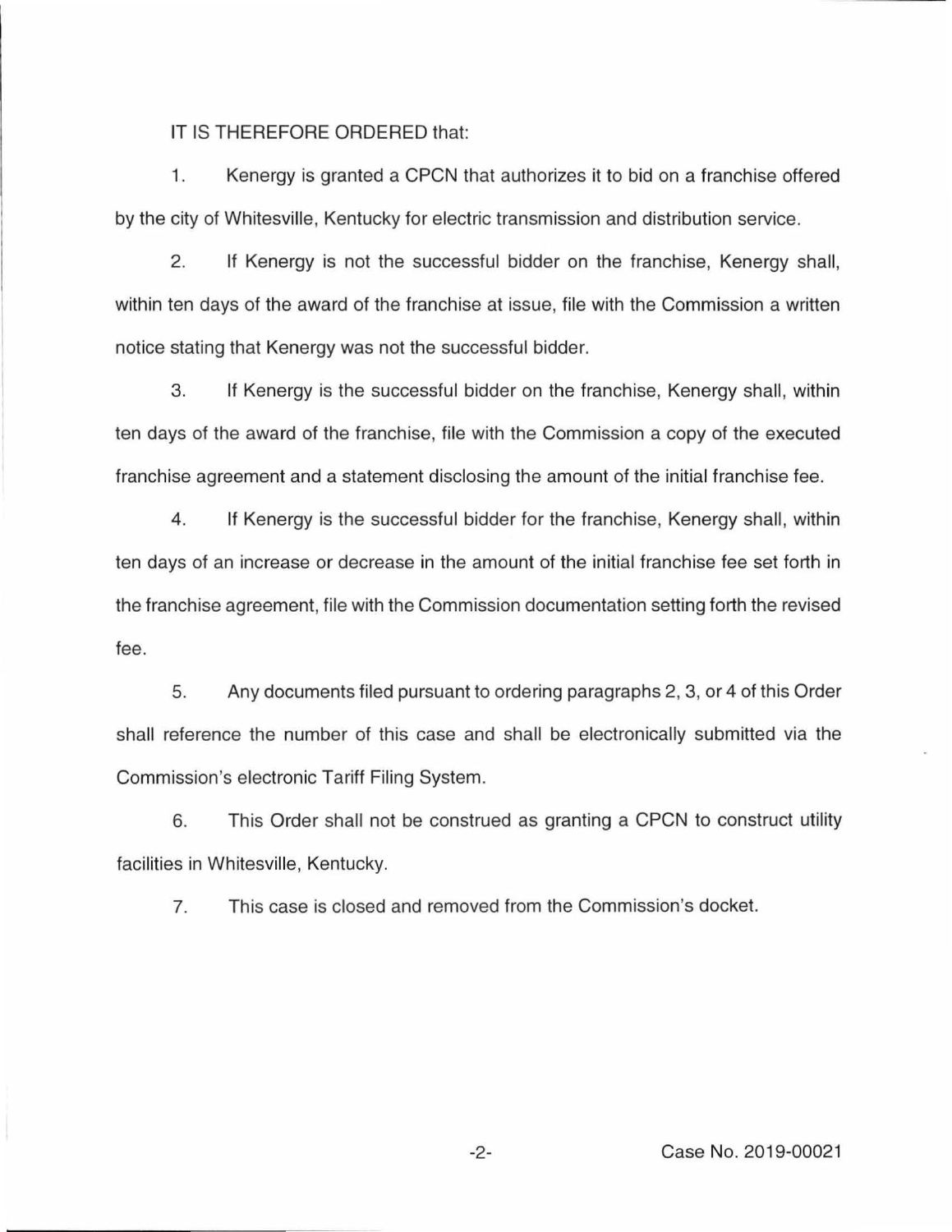By the Commission

ENTERED

JAN 2 3 Z019

KENTUCKY PUBLIC **SERVICE COMMISSION** 

ATTEST:

her R. Russo Executive Director

Case No. 2019-00021